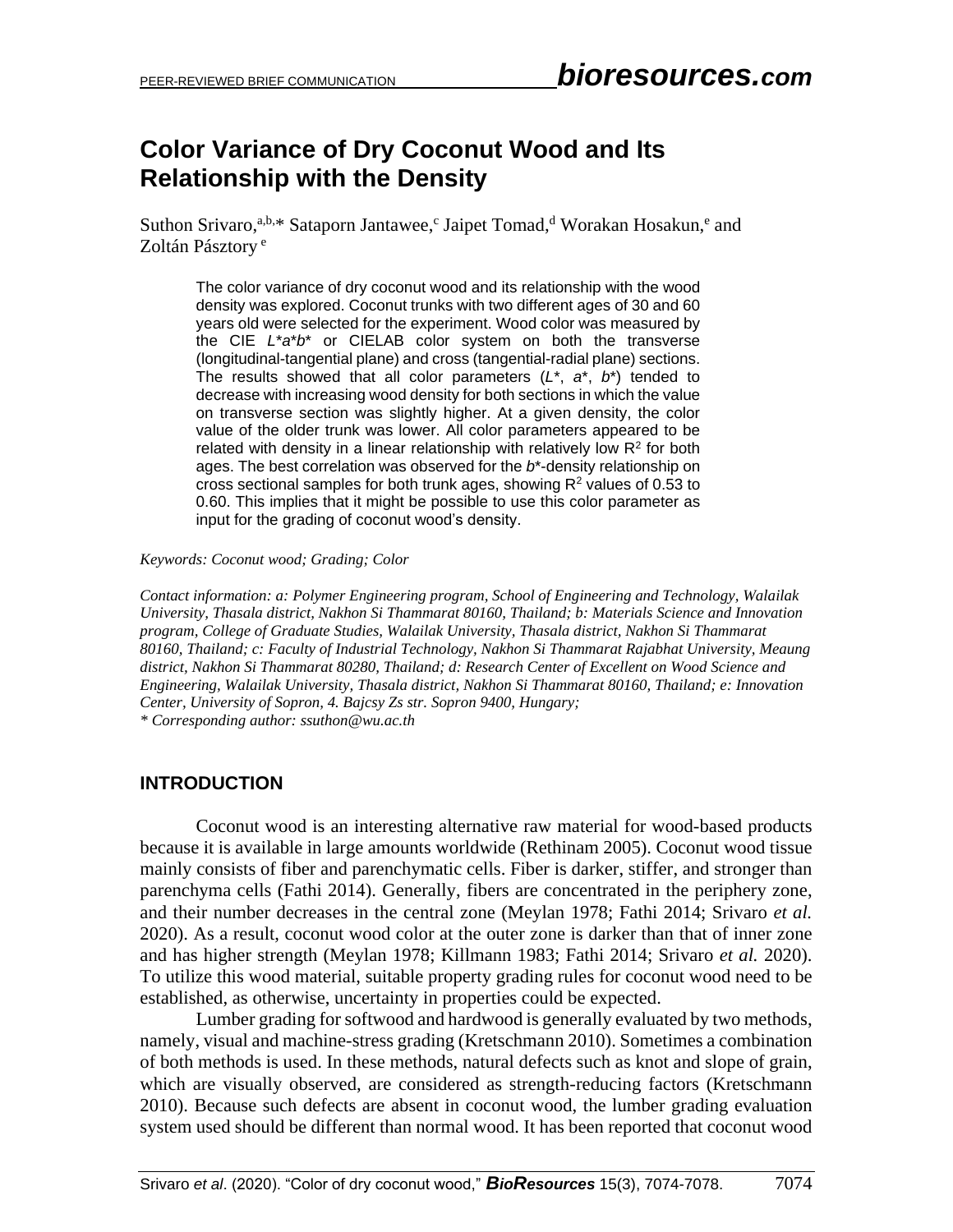properties are strongly related to its density (Fathi 2014; Srivaro *et al.* 2020). This implies that grading based on density can be useful for predicting other properties of coconut wood.

This work investigated the color difference of coconut wood at various positions within a tree trunk using luminance parameters  $(L^*, a^*, b^*)$  of the CIELAB color scale. In addition, its suitability as a potential parametric system for grading of coconut wood based on density was evaluated. The color of wood specimens was measured on the transverse (tangential-longitudinal plane) and cross (tangential-radial plane) sections at different ages. The correlation between color parameters and wood density was determined.

### **EXPERIMENTAL**

Three coconut trunks (two 60 years old and one 30 years old) were chosen for this study from the plantation area of Thasala district (Nakhon Si Thammarat province, Thailand). The bottom part of the trunk  $(-3 \text{ m from the ground})$  was selected for the experiment and sawn into specimens of dimensions 55 mm thick, 110 mm wide, and 40 mm long. Both 60 years old trunks were cut from the same plantation area. The coconut wood lumbers were then dried at 60 °C using a hot air oven for a week. After that, the lumber pieces were kept in a conditioning room at temperature and relative humidity of 20 °C and 65%, respectively for about 4 months in order to obtain coconut wood with the final moisture content of 12%. Prior to the measurement of wood color, both tangential and longitudinal plane of wood samples were sanded with sandpaper and both radial plane were cut using circular saw to obtain smooth surfaces. Wood color was measured on both transverse and cross sections using color analyzer (ColorFlex colorimeter, Hunter Associates Laboratory, Inc., Reston, VA, USA). The degree of lightness, rednessgreenness, and yellowness-blueness were described by the *L*\*, *a*\* and *b*\* parameters, respectively. Density of wood sample was also determined by dividing the weight by its volume. In total, 101 coconut wood samples were measured.

## **RESULTS AND DISCUSSION**

Figure 1 shows the texture appearance of the 30 and 60 years old dry coconut lumbers on transverse and cross sections. By visual inspection, the color of dried coconut lumber tissue of the outer zone on transverse or cross sections appeared darker than the inner zone for both ages. The wood color measurement showed a similar trend. All color parameter values  $(L^*, a^*, b^*)$  decreased with increasing coconut wood density (Fig. 2), indicating that high density wood was darker.

Moreover, the values of  $L^*$ ,  $a^*$ ,  $b^*$  measured on the transverse and cross sections were slightly different for both trunk ages. All values measured on the transverse section were slightly higher than the values measured on the cross section, but the differences of both values were less for the older trunk. At a given density, it was found that the value of the 30 years old trunk was slightly higher for all color parameter value, indicating that wood color for the 60 years old trunk was darker. This corresponds with its texture appearance as shown in Fig. 1. The color difference between the two aged group specimens might be the result of the various extractive contents in their tissue or the presence of the thick-walled fibers in the older trunk rather than the younger one.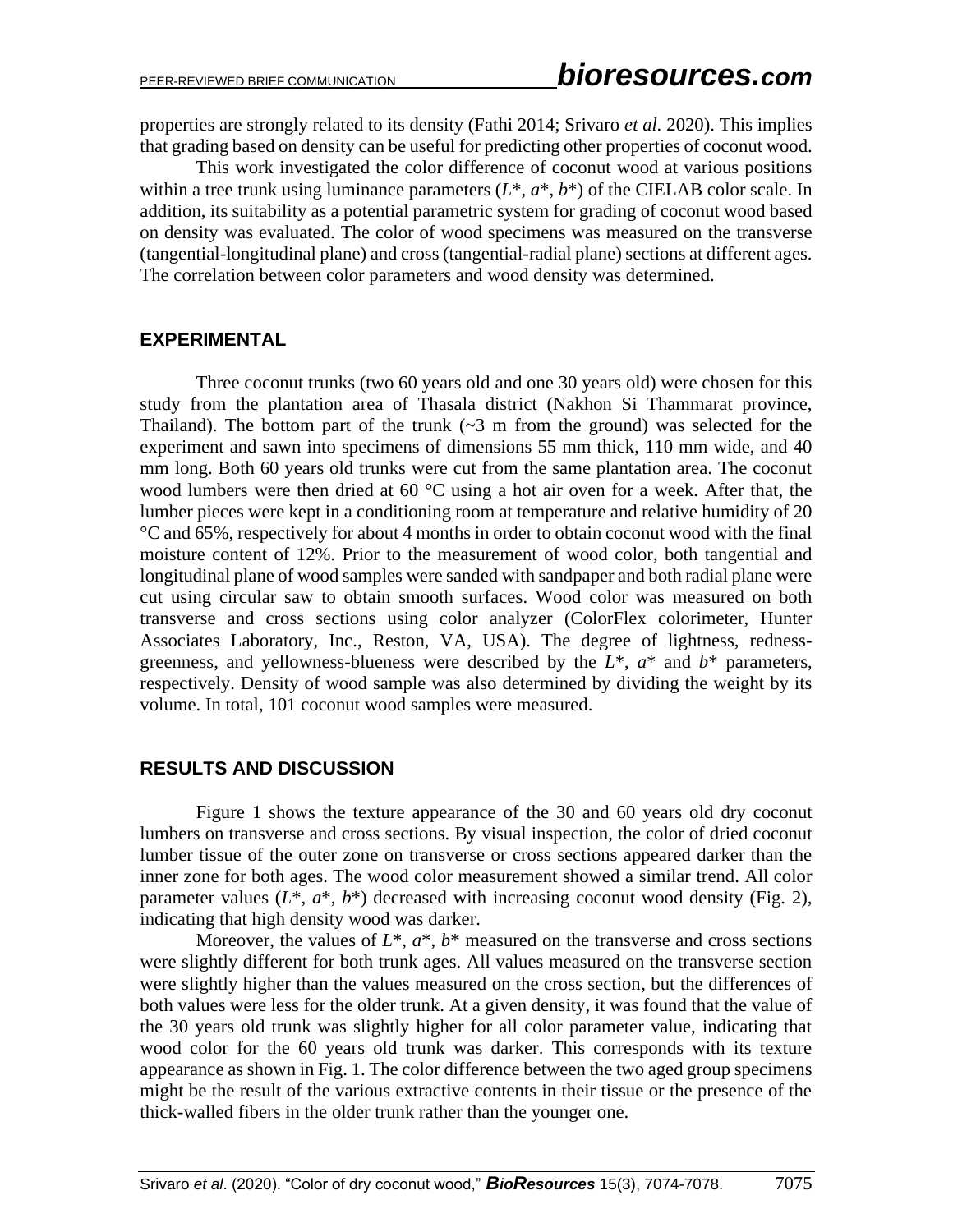# PEER-REVIEWED BRIEF COMMUNICATION *bioresources.com*



**Fig. 1.** Texture appearance of the dried coconut wood samples on transverse (longitudinaltangential plane) and cross (tangential-radial plane) sections at various positions along cross section (a) the 30 years old trunk and (b) the 60 years old trunk.

The color parameter values for both transverse and cross sections related with density indicated a linear relationship but with relatively low  $\mathbb{R}^2$  value for most of them. The best correlation for the  $60$  years old trunk was observed from the  $b^*$ -density relationship either on transverse or cross sections, showing  $R^2$  values of 0.62 and 0.53, respectively. For the 30 years old trunk, the best correlation was observed from the  $b^*$ density relationship on cross section. The  $\mathbb{R}^2$  values of the other correlations were relatively low. This result implies that it might be possible to use the *b*\* value as a potential grading parameter for the density of coconut wood. However, other potential parameters that might affect the color of the dried coconut wood such as drying schedule, different plantation area of coconut tree, and positions of coconut wood along the trunk height should be further investigated in order to achieve a precise correlation for a prediction of coconut wood density in practice.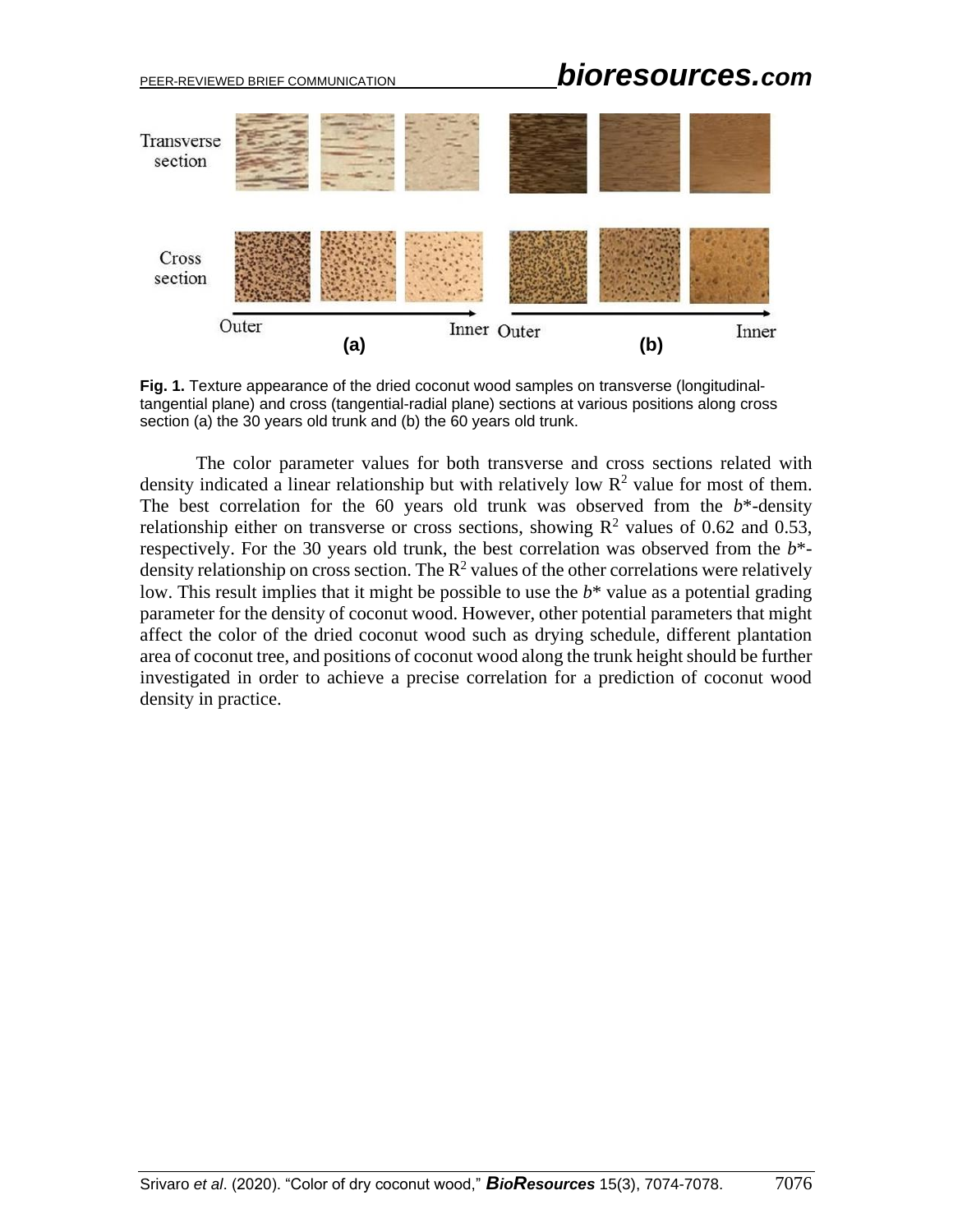

**Fig. 2.** Relationship between color parameter values (*L*\*, *a*\*, *b*\*) measured either on transverse or cross sections and density of coconut wood, (a) the 30 years old coconut trunk and (b) the 60 years old coconut trunk.  $Lc^*$ ,  $ac^*$ ,  $bc^*$  = color parameters measured on cross section,  $L\tau^*$ ,  $a\tau^*$ ,  $b\tau^*$ = color parameters measured on transverse section.